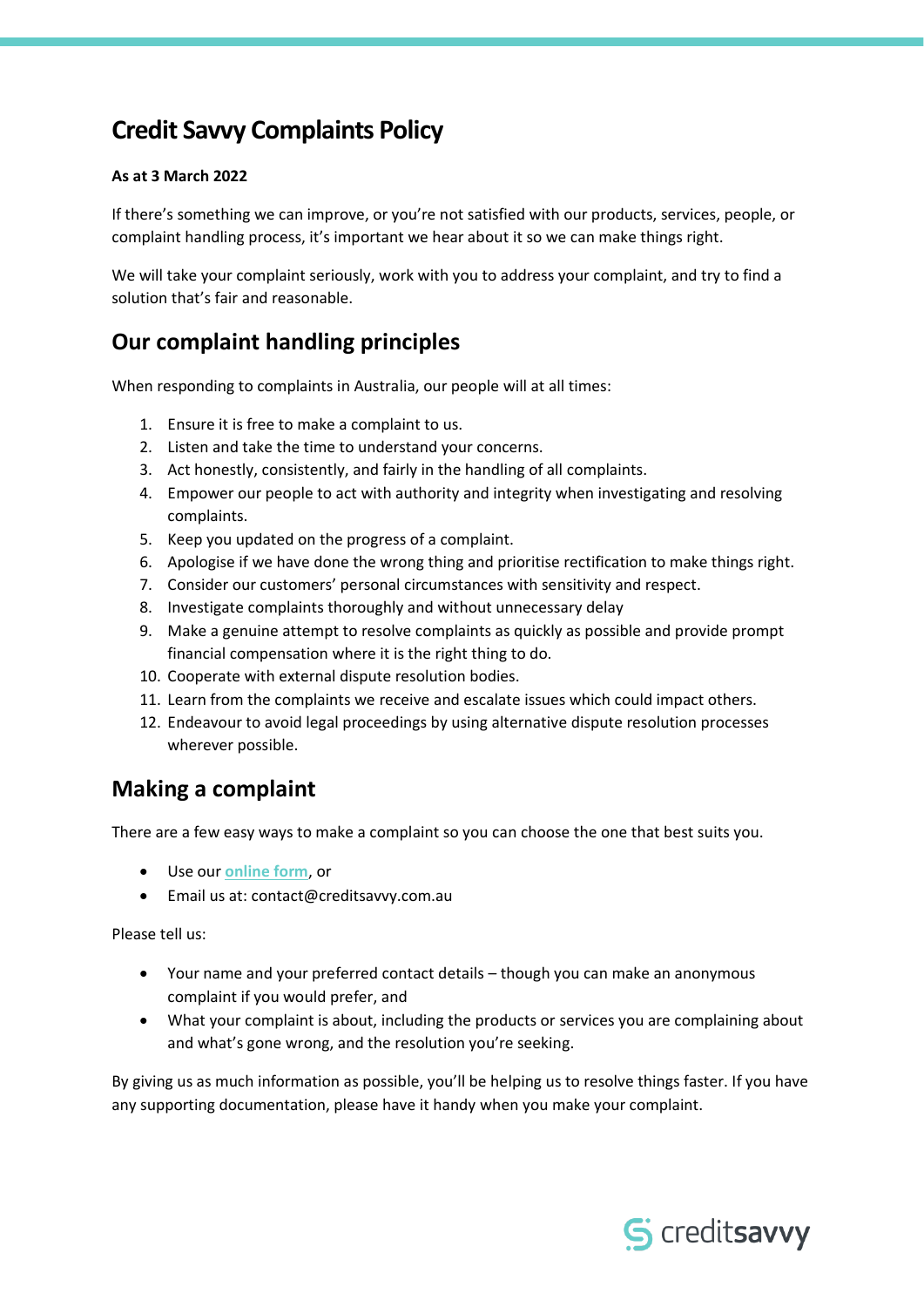## **If you need help to make a complaint**

#### **Authorising someone else to help you**

You may appoint someone else (who must be 18 years or older) to manage your complaint on your behalf, for example, a friend or family member, a legal or other accredited representative, or financial counsellor.

Generally, we'll talk to your representative if you authorise us to do so but in some instances we may need to get more information (such as their accreditation) from them first.

#### **Interpreter services**

If English isn't your first language, you can access a free interpreter service through **[Translating and](https://www.tisnational.gov.au/)  [Interpreter Services \(TIS\)](https://www.tisnational.gov.au/)**. This service is provided by the Department of Home Affairs and is available in over 150 languages. Please let us know if you'd like us to arrange this service for you.

### **What happens when you make a complaint?**

#### **We'll acknowledge your complaint**

Most complaints can be resolved soon after we receive them or within days.

We'll let you know we've received your complaint (generally by the next business day), give you a reference number, and let you know the name and contact details of the person who's handling it.

#### **We'll assess the information and work with you to find a fair outcome**

We'll assess the information you give us, investigate the issues further at our end if we need to, and work with you to find a fair solution.

If we're unable to provide you with a final response within 30 days, we'll tell you the reason for the delay, give you a date you can expect to hear an outcome and continue to update you on our progress.

## **If you're unhappy with the resolution**

You can lodge a dispute with the Australian Financial Complaints Authority (AFCA), an external dispute resolution body. AFCA provides a fair and independent complaint resolution service which is free for customers to access:

Website: **[www.afca.org.au](http://www.afca.org.au/)** Email: **[info@afca.org.au](mailto:info@afca.org.au)** Phone: 1800 931 678 (free call) Postal address: Australian Financial Complaints Authority GPO Box 3 Melbourne VIC 3001